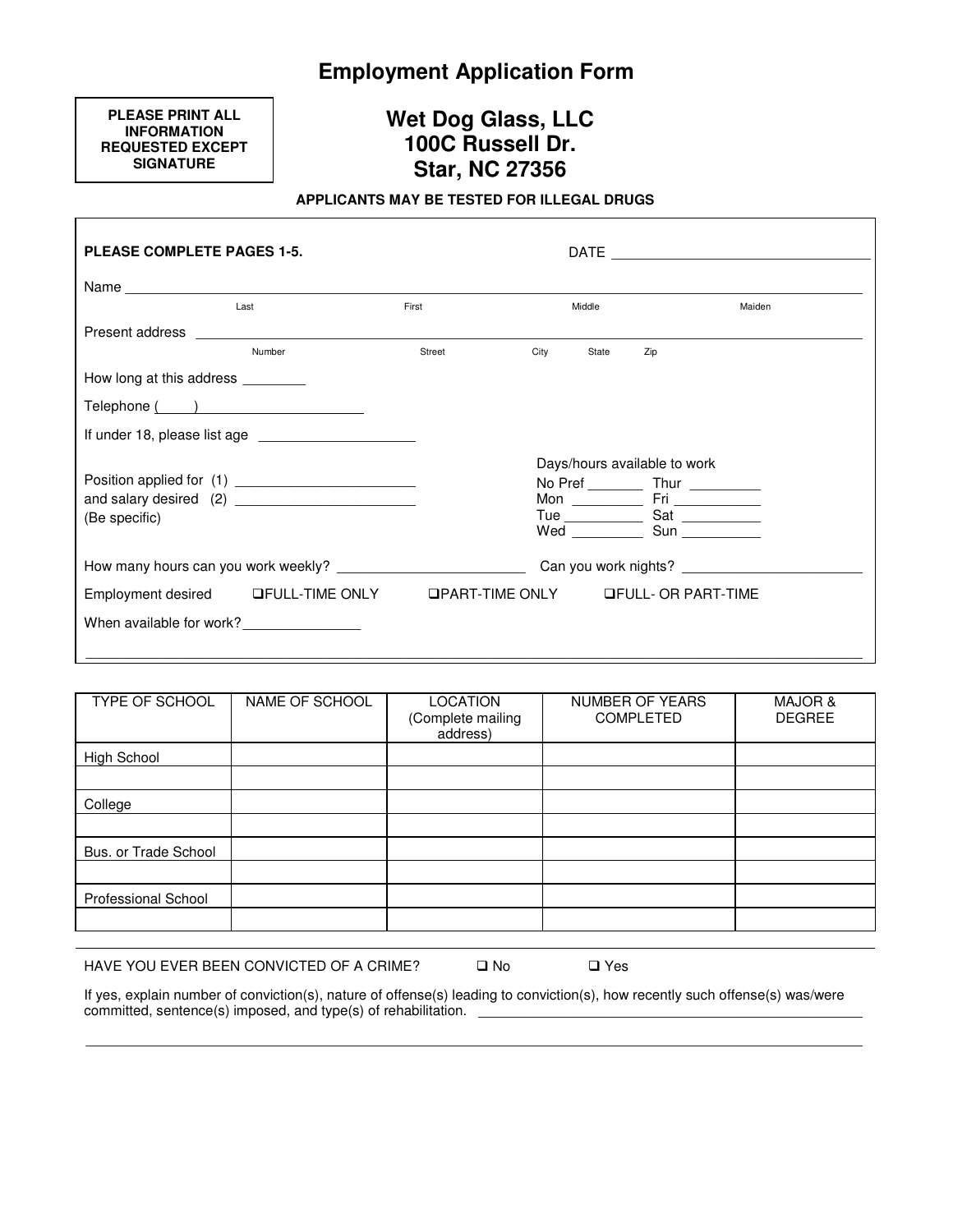## **PLEASE PRINT ALL INFORMATION REQUESTED EXCEPT SIGNATURE**

# **APPLICATION FOR EMPLOYMENT**

| DO YOU HAVE A DRIVER'S LICENSE?<br>$\Box$ Yes $\Box$ No                                                                                                                                                                                                                                                                    |                                                              |  |  |  |  |
|----------------------------------------------------------------------------------------------------------------------------------------------------------------------------------------------------------------------------------------------------------------------------------------------------------------------------|--------------------------------------------------------------|--|--|--|--|
| What is your means of transportation to work? ___________________________________                                                                                                                                                                                                                                          |                                                              |  |  |  |  |
| Driver's license<br>Have you had any accidents during the past three years?                                                                                                                                                                                                                                                | $\Box$ Operator $\Box$ Commercial (CDL)<br><b>QChauffeur</b> |  |  |  |  |
| Have you had any moving violations during the past three years?                                                                                                                                                                                                                                                            |                                                              |  |  |  |  |
| Please list two references other than relatives or previous employers.                                                                                                                                                                                                                                                     |                                                              |  |  |  |  |
|                                                                                                                                                                                                                                                                                                                            |                                                              |  |  |  |  |
|                                                                                                                                                                                                                                                                                                                            |                                                              |  |  |  |  |
| Telephone ( )<br>Telephone ( )<br>An application form sometimes makes it difficult for an individual to adequately summarize a complete background. Use the<br>space below to summarize any additional information necessary to describe your full qualifications for the specific position for<br>which you are applying. |                                                              |  |  |  |  |
|                                                                                                                                                                                                                                                                                                                            |                                                              |  |  |  |  |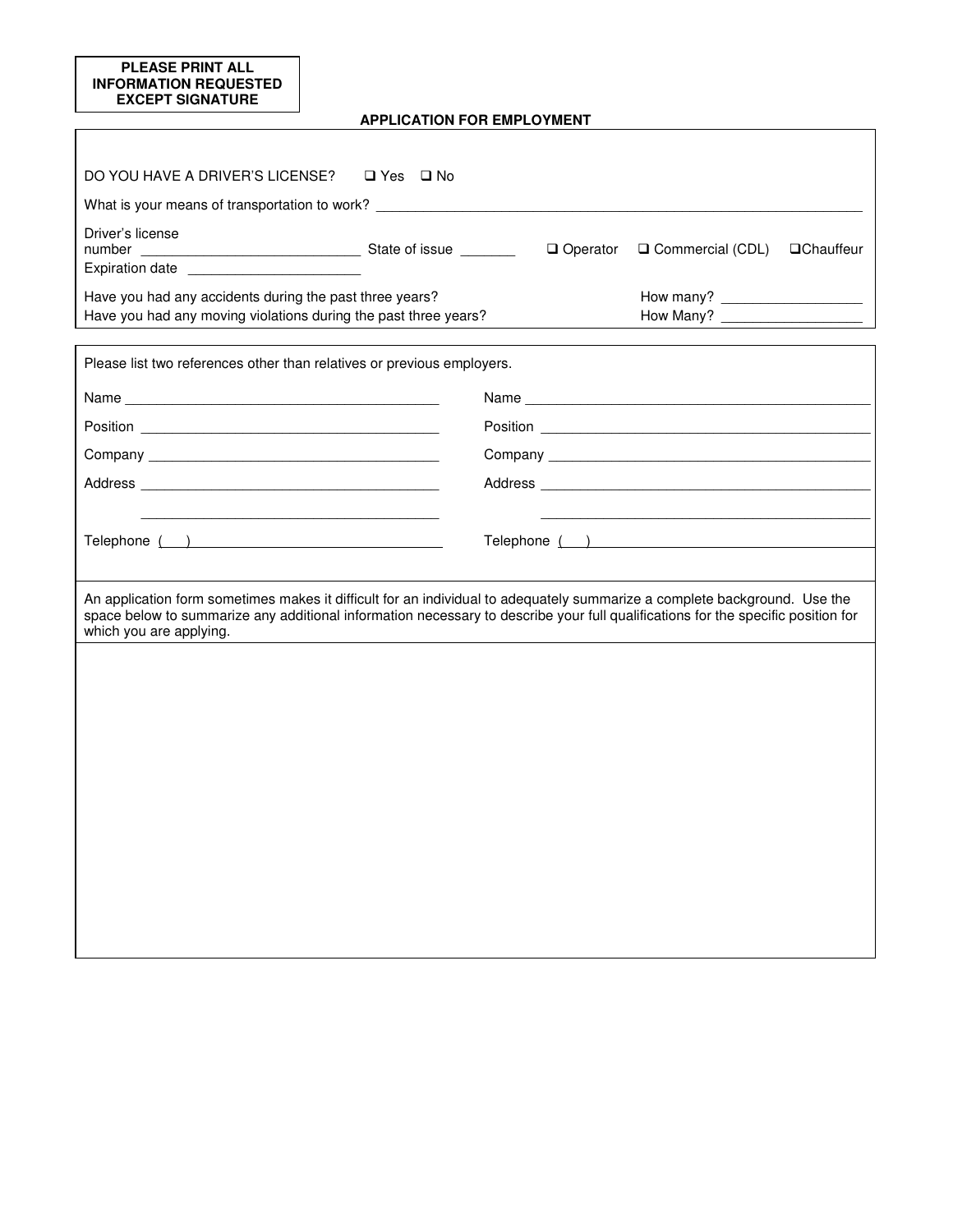**PLEASE PRINT ALL INFORMATION REQUESTED EXCEPT SIGNATURE** 

| <b>APPLICATION FOR EMPLOYMENT</b>                                                                                                                                                                                           |                            |                         |               |  |  |
|-----------------------------------------------------------------------------------------------------------------------------------------------------------------------------------------------------------------------------|----------------------------|-------------------------|---------------|--|--|
| <b>MILITARY</b>                                                                                                                                                                                                             |                            |                         |               |  |  |
| HAVE YOU EVER BEEN IN THE ARMED FORCES?<br>□ Yes □ No                                                                                                                                                                       |                            |                         |               |  |  |
| ARE YOU NOW A MEMBER OF THE NATIONAL GUARD?                                                                                                                                                                                 | $\Box$ Yes $\Box$ No       |                         |               |  |  |
| Specialty<br>Date Entered                                                                                                                                                                                                   |                            | Discharge Date          |               |  |  |
|                                                                                                                                                                                                                             |                            |                         |               |  |  |
| <b>Work</b><br>Please list your work experience for the past five years beginning with your most recent job held.<br>If you were self-employed, give firm name. Attach additional sheets if necessary.<br><b>Experience</b> |                            |                         |               |  |  |
|                                                                                                                                                                                                                             |                            |                         |               |  |  |
| Name of employer<br><b>Address</b>                                                                                                                                                                                          | Name of last<br>supervisor | <b>Employment dates</b> | Pay or salary |  |  |
| City, State, Zip Code<br>Phone number                                                                                                                                                                                       |                            | From                    | Start         |  |  |
|                                                                                                                                                                                                                             |                            | To                      | Final         |  |  |
|                                                                                                                                                                                                                             | Your last job title        |                         |               |  |  |
| Reason for leaving (be specific)                                                                                                                                                                                            |                            |                         |               |  |  |
| List the jobs you held, duties performed, skills used or learned, advancements or promotions while you worked at this<br>company.                                                                                           |                            |                         |               |  |  |

| Name of employer<br>Address                                                                                                       | Name of last<br>supervisor | <b>Employment dates</b> | Pay or salary |  |  |
|-----------------------------------------------------------------------------------------------------------------------------------|----------------------------|-------------------------|---------------|--|--|
| City, State, Zip Code<br>Phone number                                                                                             |                            | From                    | Start         |  |  |
|                                                                                                                                   |                            | To                      | Final         |  |  |
|                                                                                                                                   | Your Last Job Title        |                         |               |  |  |
| Reason for leaving (be specific)                                                                                                  |                            |                         |               |  |  |
| List the jobs you held, duties performed, skills used or learned, advancements or promotions while you worked at this<br>company. |                            |                         |               |  |  |
|                                                                                                                                   |                            |                         |               |  |  |
|                                                                                                                                   |                            |                         |               |  |  |
|                                                                                                                                   |                            |                         |               |  |  |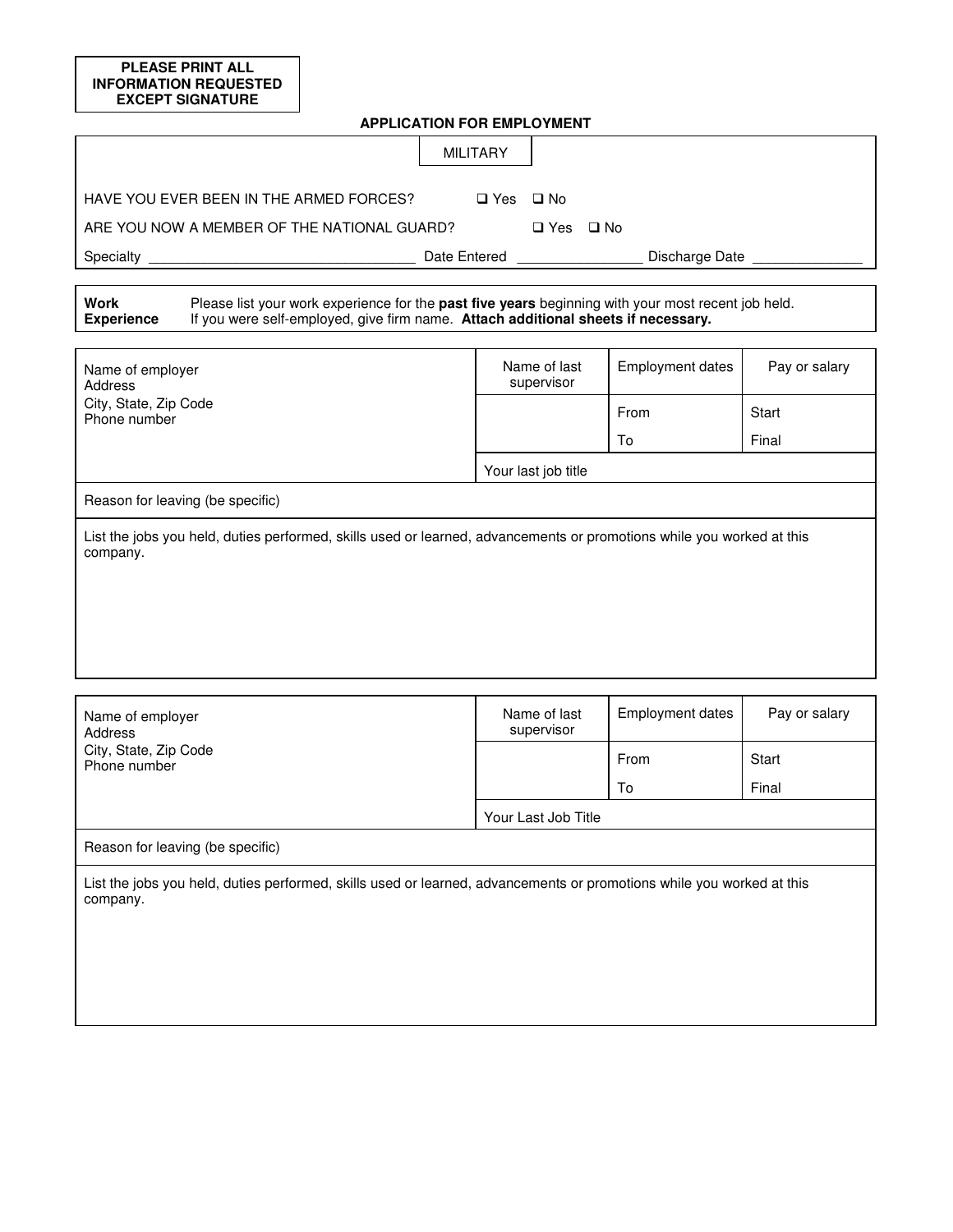## **PLEASE PRINT ALL INFORMATION REQUESTED EXCEPT SIGNATURE**

# **APPLICATION FOR EMPLOYMENT**

**Work experience** Please list your work experience for the **past five years** beginning with your most recent job held. If you were self-employed, give firm name. **Attach additional sheets if necessary.**

| Name of employer<br>Address                                                                                                       | Name of last<br>supervisor | <b>Employment dates</b> | Pay or salary |  |  |
|-----------------------------------------------------------------------------------------------------------------------------------|----------------------------|-------------------------|---------------|--|--|
| City, State, Zip Code<br>Phone number                                                                                             |                            | From                    | Start         |  |  |
|                                                                                                                                   |                            | To                      | Final         |  |  |
|                                                                                                                                   | Your last job title        |                         |               |  |  |
| Reason for leaving (be specific)                                                                                                  |                            |                         |               |  |  |
| List the jobs you held, duties performed, skills used or learned, advancements or promotions while you worked at this<br>company. |                            |                         |               |  |  |
|                                                                                                                                   |                            |                         |               |  |  |
|                                                                                                                                   |                            |                         |               |  |  |
|                                                                                                                                   |                            |                         |               |  |  |

| Name of employer<br>Address                                                                                                       | Name of last<br>supervisor | Employment dates | Pay or salary |  |
|-----------------------------------------------------------------------------------------------------------------------------------|----------------------------|------------------|---------------|--|
| City, State, Zip Code<br>Phone number                                                                                             |                            | From             | Start         |  |
|                                                                                                                                   |                            | To               | Final         |  |
|                                                                                                                                   | Your last job title        |                  |               |  |
| Reason for leaving (be specific)                                                                                                  |                            |                  |               |  |
| List the jobs you held, duties performed, skills used or learned, advancements or promotions while you worked at this<br>company. |                            |                  |               |  |

| May we contact your present employer?      | □ Yes □ No |  |
|--------------------------------------------|------------|--|
| Did you complete this application yourself | □ Yes □ No |  |
| If not, who did?                           |            |  |